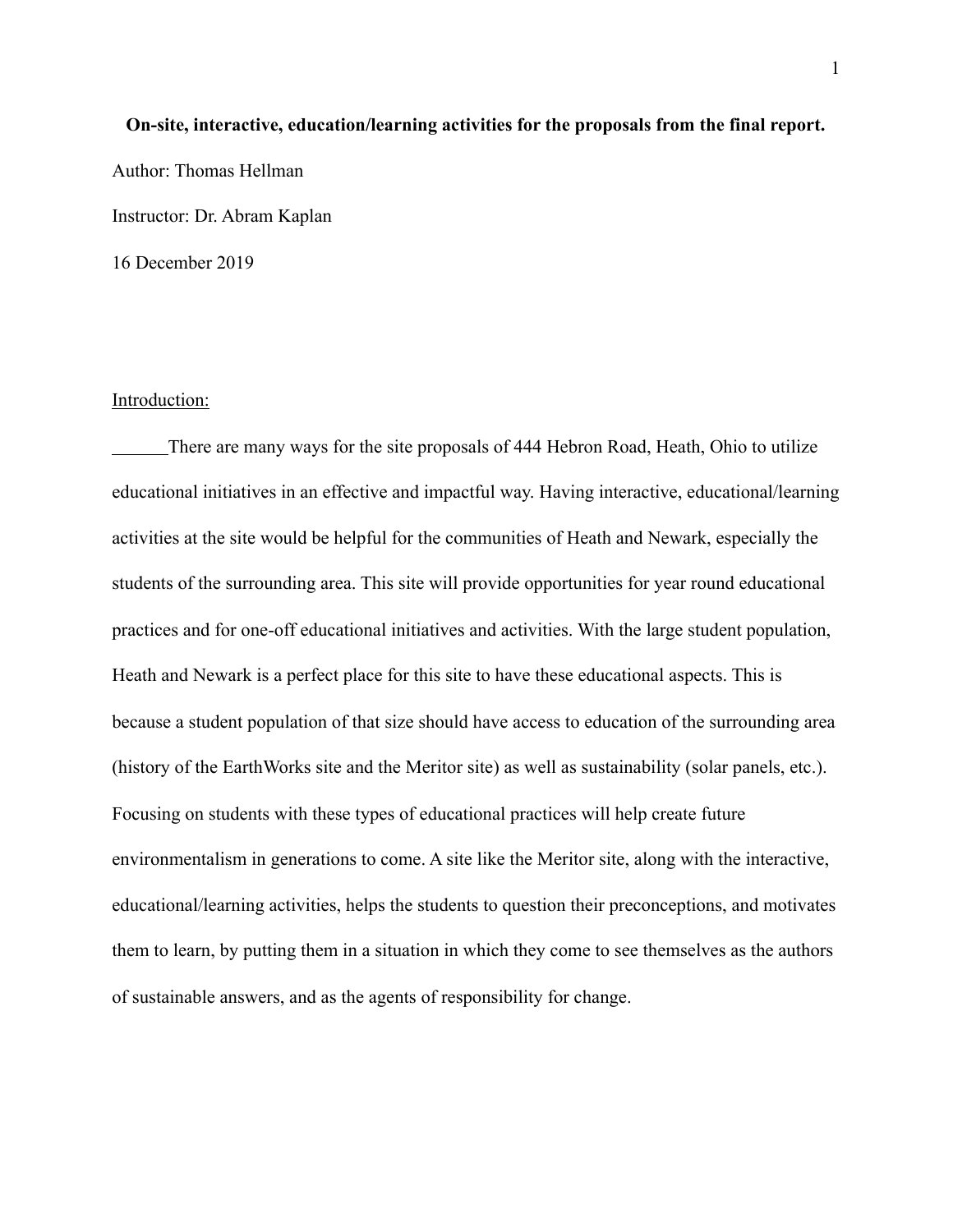#### Industrial:

 The industrial site has the implication of less visits and direct interaction with the public, being an industrial zoned site. Yet, I think this proposal has the potential to offer highly engaging and effective educational practices and activities for students of all ages. There are two main educational initiatives for this proposal that I believe will work well with the preferences and values of the surrounding community.

<span id="page-1-1"></span>The first idea (which both the industrial and the destination sites will have) is an educational demonstration of the history of the site. I think the history will only be about the site itself and not the EarthWorks across the street as there will already be a lot of information on its history in the visitors center/museum. There will be a display board(s) by the main entrance of the manufacturing plant. This entrance will probably be facing where most of the parking is on the site[.](#page-1-0)<sup>[1](#page-1-0)</sup> I think it is important to have it here because it will be viewed more by the workers of the plant as well as visitors. For the workers of the site, it is important for them to have a sophisticated knowledge and understand the history of the site/company because it is one of the most powerful tools out there for shaping the future. The history of the site could potentially install a sense of identity and purpose for employees. If a new and sustainable solar manufacturing plant could rise from the ashes of an abandoned brownfield, which could be inspiring and uplifting, then imagine what could happen with other brownfield sites and perhaps even more large scale sites - perhaps cities and towns undergoing deindustrialization. That's why having this information public and exposed to people is important.

<span id="page-1-0"></span> $<sup>1</sup>$  $<sup>1</sup>$  $<sup>1</sup>$  For our proposal, the southern side of the building.</sup>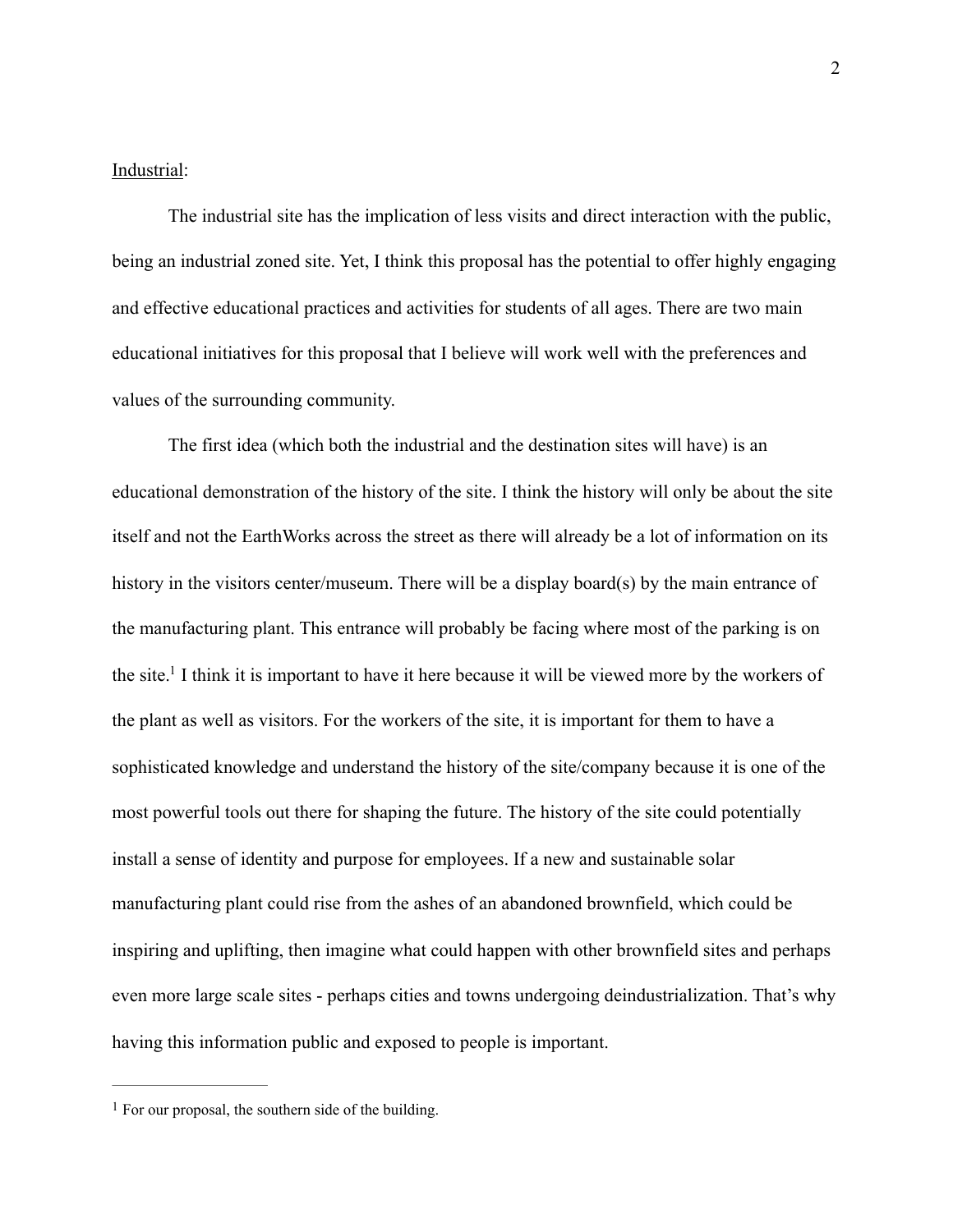Having the display board(s) by the main entrance of the plant is also an ideal location because it will also be in close proximity to the visitors center of the EarthWorks, allowing tourists to understand and appreciate the history of the plant and the site as a whole. I believe this is something that can be easily placed on the site without many obstacles.

<span id="page-2-2"></span> The second educational initiative for the industrial proposal is educating the public and students about the process of a manufacturing plant. This is an important initiative to add because the going-ons in manufacturing plants is often unknown to many people. Having tours or some kind of activity with the proposed solar manufacturing plant would be something that is quite impactful for learning and understanding the thought, time, labor, and resources needed to produce a certain good - a kind of cradle-to-grave demonstration perhaps. This is something that the buyer of the site would have to be on board with. Today, work in manufacturing plants are largely done by machines. There is a strong demand for individuals that are able to program the computersthat run those machines, there is a short supply of personnel with those skills.<sup>[2](#page-2-0)</sup> In the Deloitte-Manufacturing Institute study, 70 percent of manufacturing executives said their current employees didn't have the right technology and computer skills[.](#page-2-1)<sup>[3](#page-2-1)</sup> With more education on manufacturing processes and attempts to get students interested in these processes, the site could be used as a tool for students to pursue jobs in manufacturing and programming of machines in those manufacturing plants.

<span id="page-2-3"></span><span id="page-2-1"></span><span id="page-2-0"></span>Delece, Smith-Barrow. "Colleges are adding programs in a once-decimated industry — manufacturing." *The* [2](#page-2-2) *Hechinger Report*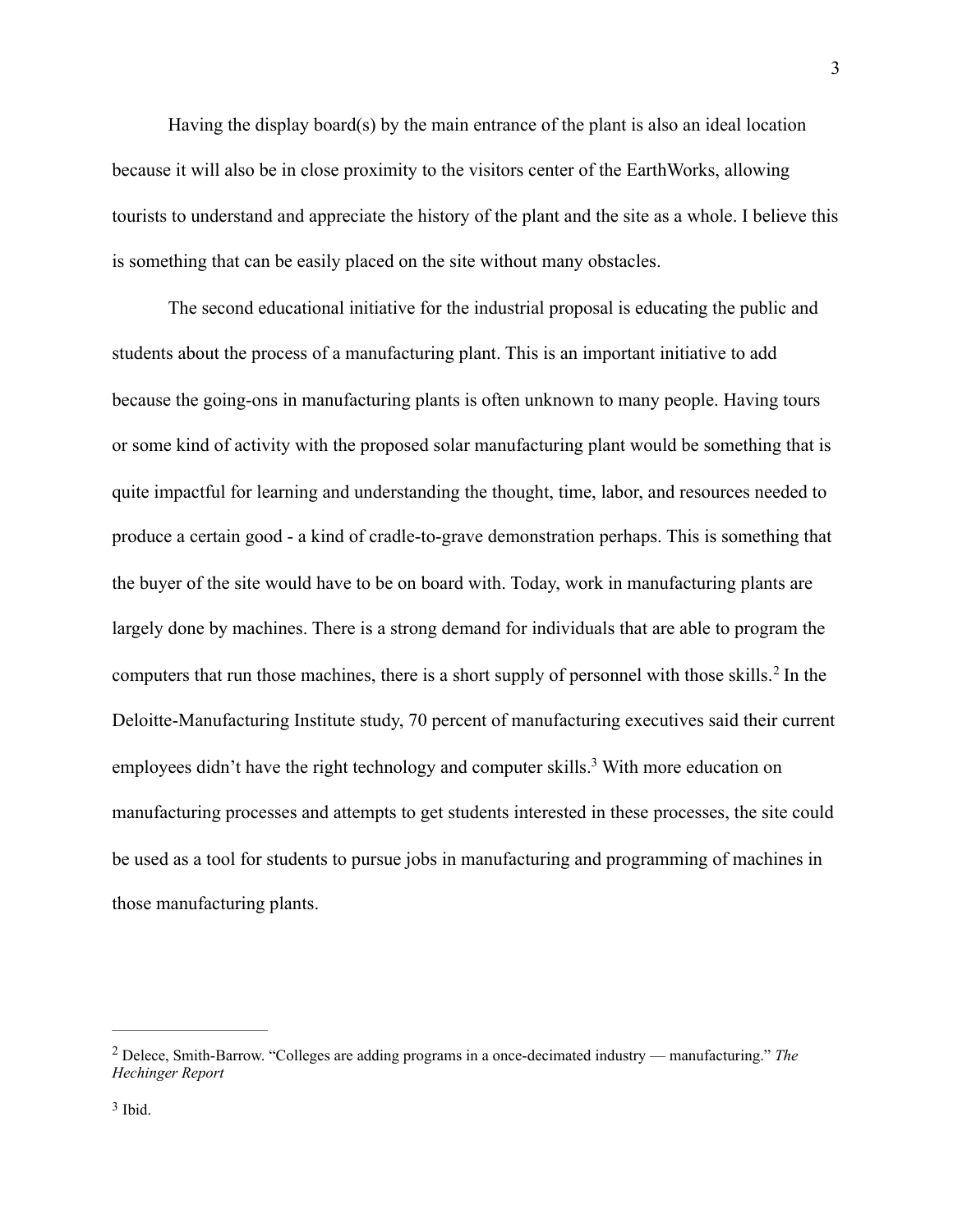### Destination:

Unlike the industrial site proposal, the destination proposal has a much more direct interaction with the public. With the community and tourists already being the primary target for this site proposal there can be greater strides to adding to educational activities/initiatives. Like the industrial proposal, there are two primary educational initiatives that I believe will truly have the most benefit for the community.

 Just like the industry site, this site will also implement a historical representation of the site. The same, or a very similar display board(s) could be placed on the site for viewers to understand the history of the mixed-use development that would be in place. As the site is designed around tourists and community members interested in the EarthWorks site, learning more history about the site across the street may be of interest to them. The display board(s) should be placed in the entrance to the mixed-use development that is estimated to have the most use. As our graphic of the development proposal shows, there will be parking on three of the four sides of the development. Choosing one of the entrances for the display board(s) should not be a substantial challenge.

<span id="page-3-1"></span>The other educational initiative for the site has already been described in the original Final Report for the Meritor site[.](#page-3-0)<sup>[4](#page-3-0)</sup> This initiative is the museum, within the mixed-use development that has a direct relation to the EarthWorks across the street. The Earthworks Museum will have a substantial amount of artifacts and archaeological discoveries from the mounds and that are relevant to the history of the EarthWorks. There will also be interactive

<span id="page-3-0"></span>Brinson, Traeona, Dickerson, Libby, et al. "Sustainable Redevelopment of 444 Hebron Rd. Heath, OH: Denison [4](#page-3-1) University Environmental Practicum." Denison University. November 20, 2019. Pg: 4-5.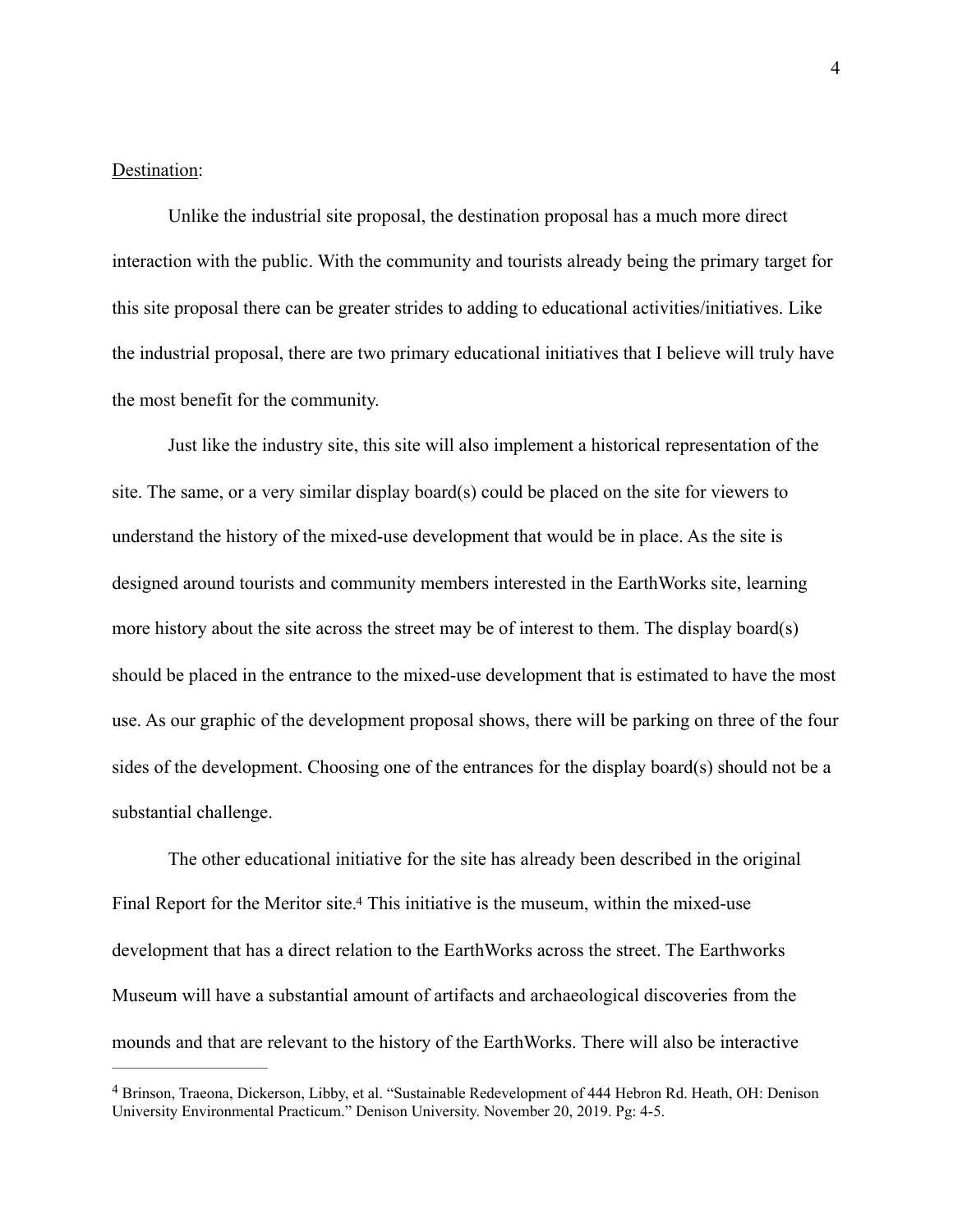collections and modules that can add a more hands-on and interactive aspect to education in the museum. Because the museum is directly correlated to the EarthWorks, this will encourage visitors of the mounds to come across the street to visit the museum and the restaurants and shops that make up the rest of the mixed-use development. As most of the parking for the EarthWorks will be on the newly developed site, visitors will already know about the museum and the other developments because they will have to walk past them. Some visitors may even choose to visit the museum first, before visiting the mounds.

With the museum and the EarthWorks site itself, there will be plenty of reason for students to receive tours of both. Hopefully, with the World Heritage Site nomination and economic profit from and growth in tourists, the EarthWorks site and the museum could afford tour guides so that students are able to truly understand and immerse themselves in the history of both sites.

## Solar:

 The solar array on both proposals of the site has the potential to provide exceptional opportunities for education of all ages and levels of photovoltaic knowledge. One of the main educational initiatives was proposed in the Final Report of the proposed sites and would be a very important attraction for educational purposes on the site. This is the interactive solar component and demonstration of the solar array[.](#page-4-0)<sup>[5](#page-4-0)</sup> This interactive solar demonstration solves one of the necessities of people in the community, especially the students and the younger individuals. It gets them thinking about green energy and how we can implement sustainable

<span id="page-4-1"></span><span id="page-4-0"></span><sup>&</sup>lt;sup>[5](#page-4-1)</sup> Brinson, Traeona, Dickerson, Libby, et al. "Sustainable Redevelopment of 444 Hebron Rd. Heath, OH: Denison University Environmental Practicum." Denison University. November 20, 2019. Pg: 17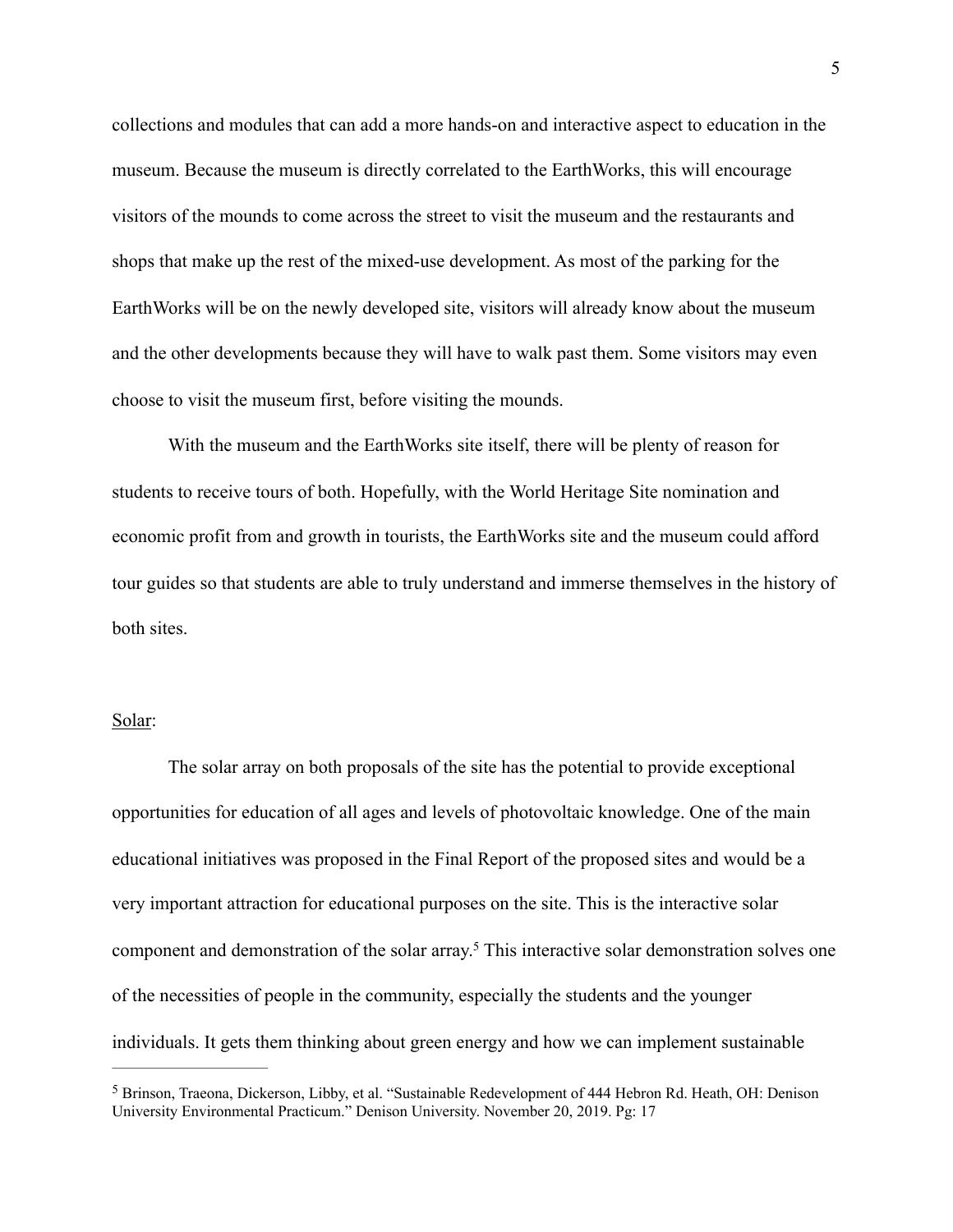technologies into our lives and into the next generation. This environmental initiative would feature a few (2 or 3) solar panels near the actual solar array for the site. These few panels can be manipulated in various ways to alter the energy production and the efficiencies of the panels. These panels can basically be used like hands-on experiments for students. These manipulations by the users will be seen through the lights that get brighter or dimmer based on how much energy the panels are producing and/or a meter that gives the amount of energy being produced. Perhaps users would be able to angle the panels in a certain way, adjust the amount of light hitting the panels by placing different materials over the panels (ie. snow, dirt, etc.) and compare the efficiencies of different panels through time. There will also be a infographic/sign/display board(s) that explain the process at different levels. But, by having a hands-on demonstration that students get to do allows for looking into curiosities about solar power and how photovoltaic panels function. The infographic/sign/display board(s) would complement the experiments and provide more information on what can't necessarily be seen with the naked eye. They will be for understanding the nuances of the solar energy processes, yet the main idea behind this interactive component is to let the users simulate and play with the panels to learn about such an important topic in a fun and meaningful way.

If the industrial proposal is pursued, this component can also be used for potential buyers of the manufacturers panels to test and see if they would be interested in buying their solar panels. Individuals or businesses interested in investing in solar at their own residence or business should consider all the factors such as panel location, size and cost, available incentives, permits, the amount of energy they need, application (space heating, water heating, power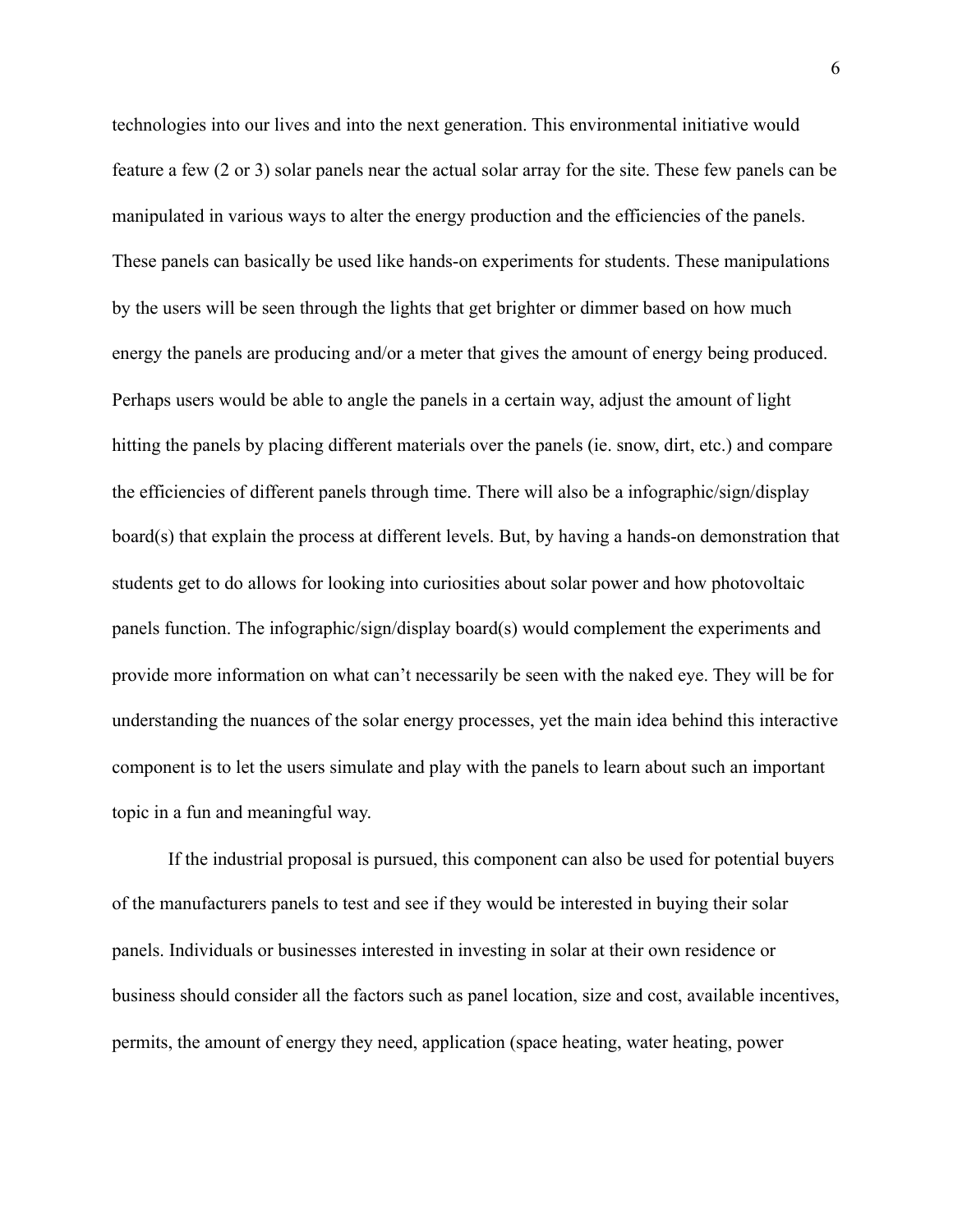generation) and more. The experimental panels may not be able to provide all of that information, but it could give prospective buyers an idea of the manufacturer's product.

<span id="page-6-1"></span> Another environmental education initiative is the placing of a pollinator habitat as part of the solar array. This has already been done with Denison University's solar array and is very uniquein the state of Ohio.<sup>[6](#page-6-0)</sup> Solar panels may not always be very pleasant to look at and not aesthetically pleasing, but the addition of a pollinator habitat would change that and make it quite beautiful. Along with its beauty, a pollinator habitat is a perfect opportunity to educate students and those interested about pollinator plants and pollinators. There could be more display boards about the habitat and why it is important. A possible activity for students could be learning about different pollinators and then taking a few seed packets of pollinator friendly plants back home with them to plant in their home garden, lawn, etc. This not only teaches students about the importance of pollinators, but also helps pollinator populations by distributing and spursing plants over the community that pollinators can utilize.

<span id="page-6-0"></span><sup>&</sup>lt;sup>[6](#page-6-1)</sup> "Pollinator-friendly solar habitat first of its kind in Ohio." Denison University: Featured News. 16 July, 2019.